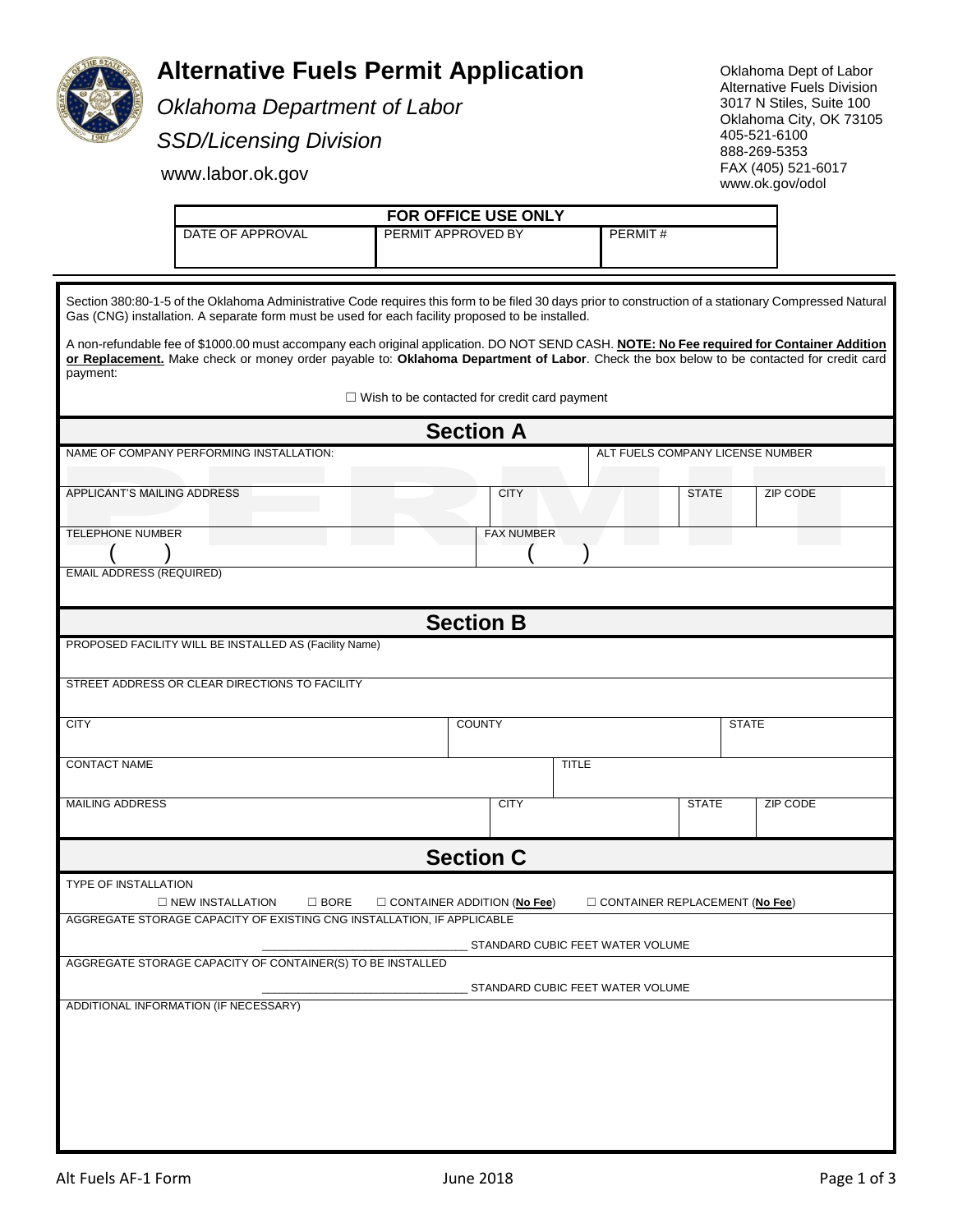

# **Alternative Fuels Permit Application**

*Oklahoma Department of Labor*

## *SSD/Licensing Division*

www.labor.ok.gov

Oklahoma Dept of Labor Alternative Fuels Division 3017 N Stiles, Suite 100 Oklahoma City, OK 73105 405-521-6100 888-269-5353 FAX (405) 521-6017 www.ok.gov/odol

| <b>Section D</b>                                                                       |                                                                                                               |             |                                                      |                 |                             |      |  |  |  |
|----------------------------------------------------------------------------------------|---------------------------------------------------------------------------------------------------------------|-------------|------------------------------------------------------|-----------------|-----------------------------|------|--|--|--|
| CONTAINER(S) TO BE INSTALLED ARE                                                       |                                                                                                               |             |                                                      |                 |                             |      |  |  |  |
|                                                                                        | $\Box$ NEW (EXCLUDE SECTION F)                                                                                | $\Box$ USED | $\Box$ BOTH<br>$\Box$ BORE (EXCLUDE SECTION F)       |                 |                             |      |  |  |  |
| IF CONTAINER(S) WERE PREVIOUSLY USED, PLEASE LIST WHAT THEY CONTAINED (LPG, LNG, ETC.) |                                                                                                               |             |                                                      |                 |                             |      |  |  |  |
|                                                                                        |                                                                                                               |             |                                                      |                 |                             |      |  |  |  |
| NAME OF LOCATION OF PREVIOUS INSTALLATION OF USED CONTAINER(S)                         |                                                                                                               |             |                                                      |                 |                             |      |  |  |  |
|                                                                                        |                                                                                                               |             |                                                      |                 |                             |      |  |  |  |
| <b>Section E</b>                                                                       |                                                                                                               |             |                                                      |                 |                             |      |  |  |  |
| NAME OF COMPANY INSTALLING CONTAINER(S)                                                |                                                                                                               |             |                                                      |                 |                             |      |  |  |  |
| GEOGRAPHICAL LOCATION OF PREVIOUS INSTALLATION OF USED CONTAINER(S)                    |                                                                                                               |             |                                                      |                 |                             |      |  |  |  |
|                                                                                        |                                                                                                               |             |                                                      |                 |                             |      |  |  |  |
| IS THE INSTALLER OF THE CONTAINERS LICENSED? (NOT REQUIRED FOR BORE)                   |                                                                                                               |             |                                                      |                 | <b>INSTALLER LICENSE NO</b> |      |  |  |  |
| $\square$ YES                                                                          | $\Box$ NO **If no, an "Installer" application must be filed with ODOL (found on our website)                  |             |                                                      |                 |                             |      |  |  |  |
| <b>Section F</b>                                                                       |                                                                                                               |             |                                                      |                 |                             |      |  |  |  |
| <b>CONTAINER VERIFICATION</b><br>□ MANUFACTURER'S DATA REPORT                          |                                                                                                               |             |                                                      |                 |                             |      |  |  |  |
| CNG CONTAINER(S)                                                                       | <b>ATTACH ADDITIONAL SHEETS IF NECESSARY</b><br>(W.V.C.F. = Water Volume Cubic Feet; S.P. = Service Pressure) |             |                                                      |                 |                             |      |  |  |  |
| <b>MFG NAME</b>                                                                        | NB#                                                                                                           |             | W.V.C.F.                                             | <b>YR BUILT</b> |                             | S.P. |  |  |  |
|                                                                                        |                                                                                                               |             |                                                      |                 |                             |      |  |  |  |
| <b>MFG NAME</b>                                                                        | NB#                                                                                                           |             | W.V.C.F.                                             | <b>YR BUILT</b> |                             | S.P. |  |  |  |
| <b>MFG NAME</b>                                                                        | NB#                                                                                                           |             |                                                      | YR BUILT        |                             | S.P. |  |  |  |
|                                                                                        |                                                                                                               |             | W.V.C.F.                                             |                 |                             |      |  |  |  |
| <b>MFG NAME</b>                                                                        | NB#                                                                                                           |             | W.V.C.F.                                             | <b>YR BUILT</b> |                             | S.P. |  |  |  |
|                                                                                        |                                                                                                               |             |                                                      |                 |                             |      |  |  |  |
| <b>Section G</b>                                                                       |                                                                                                               |             |                                                      |                 |                             |      |  |  |  |
| <b>DISTANCE FROM PROPOSED CONTAINER(S) TO:</b>                                         |                                                                                                               |             |                                                      |                 |                             |      |  |  |  |
| PROPERTY LINE NORTH                                                                    | PROPERTY LINE SOUTH                                                                                           |             | PROPERTY LINE EAST                                   |                 | PROPERTY LINE WEST          |      |  |  |  |
| <b>NEAREST BUILDING</b>                                                                |                                                                                                               |             | <b>RAILROAD</b>                                      |                 |                             |      |  |  |  |
|                                                                                        |                                                                                                               |             |                                                      |                 |                             |      |  |  |  |
| ELECTRICAL TRANSMISSION LINE                                                           | PUBLIC STREET                                                                                                 |             |                                                      | <b>SIDEWALK</b> |                             |      |  |  |  |
|                                                                                        |                                                                                                               |             |                                                      |                 |                             |      |  |  |  |
| OTHER TYPE FUEL CONTAINER (SUCH AS GASOLINE/DIESEL)                                    |                                                                                                               |             | OTHER TYPE FUEL DISPENSERS (SUCH AS GASOLINE/DIESEL) |                 |                             |      |  |  |  |
|                                                                                        |                                                                                                               |             |                                                      |                 |                             |      |  |  |  |